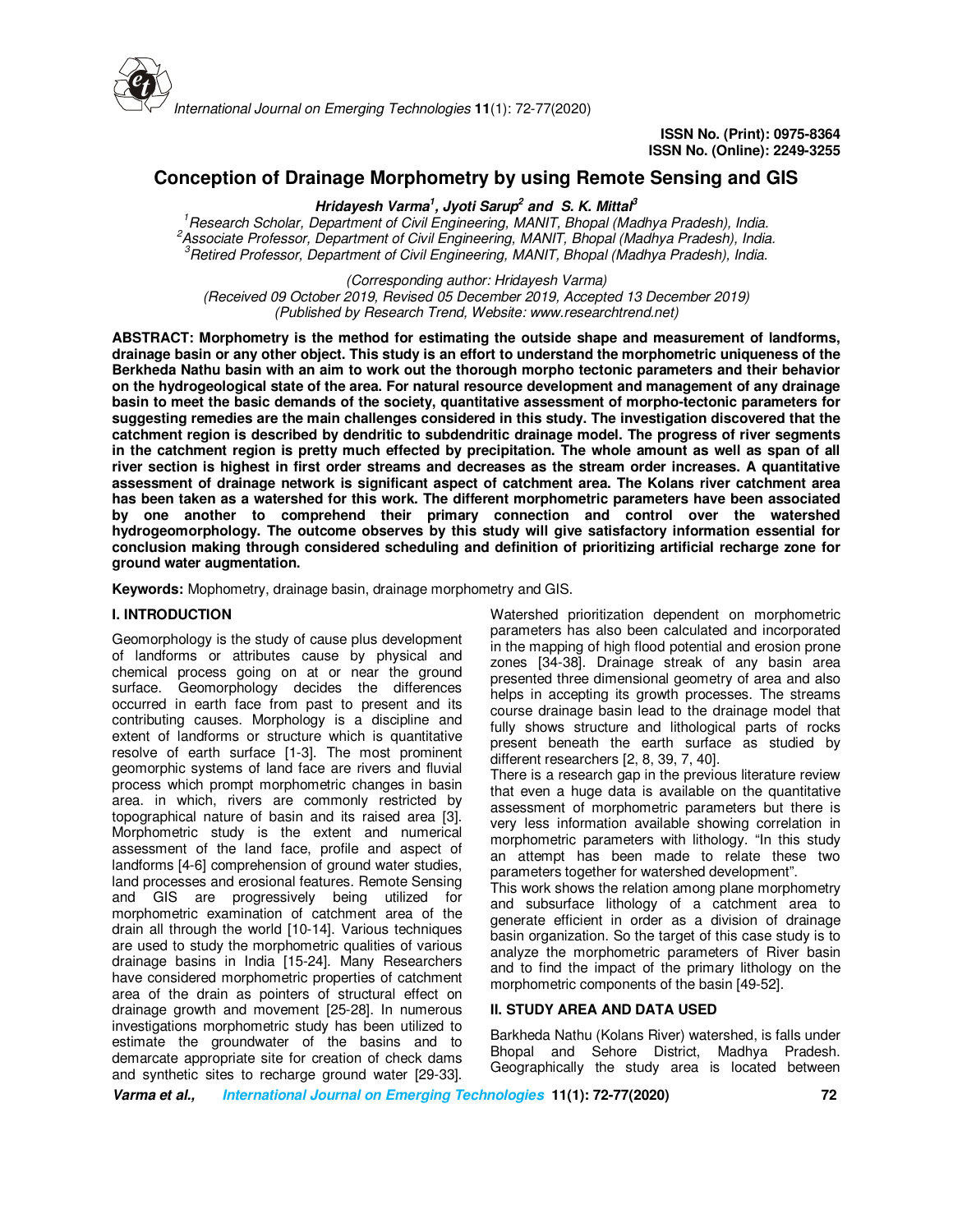23°04′49.09″N and 77°06′18.13″E and 23°17′57.56″N and 77°18′9.22″E falling in Toposheet of Survey of India No. 55E/3, 55E/4, 55E/7and 55E/8 with a total geographical region of 381.916 sq km. The study area is a part of catchment of Kolans river having up to 5th order drainage, which is starting at near Bamulia Village of tehsil Sehore of Sehore District and its pore point is at Western end part of upper lake near Kalukhedi Village tehsil Huzur of Bhopal District. Up to half catchment of the river, it is flowing as 4th order drainage, near village Intkhedi chap two 4th order drains meet and forms a fifth order drainage.

#### Data Used:

Survey of India maps numbers.: 55E/3, 55E/4, 55E/7and 55E/8.

IRS-P6 LISS-III Data downloaded from Bhuvan, Indian Geo-Platform of ISRO.



**Fig. 1.** Study Area.

## **III. METHODOLOGY**

A catchment area of drain or watershed is the area through which surface water pore into a particular water body. The area studied is depicted from rectify, Survey of India topographic maps with no. 55E/3, 55E/4 55E/7 and 55E/8 on the scale of 1:50,000 by the use of GIS software (Fig. 2). ArcGIS is used for the Digitization of the watershed for Morphometric analysis. The parameters were given to make the digital data base for drainage map of the stream basin are river number, river order, river length, river length ratio, division ratio, basin length, basin area, break ratio, elongation ratio, drainage density, stream frequency, form factor and circulatory ratio, etc. These are analysed by using arithmetic relations.

### **IV. RESULTS AND DISCUSSION**

The Kolans stream having a length of 54.62 km and area of 381.916 km<sup>2</sup>. In the following points the different morphometric components have been elaborated with regards to obtain the morphometric analysis of the basin. Morphometric analysis of the basin is attaining by deriving linear, above ground release and slope of drainage system and also ground slope of the basin [41, 42].



**Fig. 2.** Drainage Map.

#### *A. Stream Order (µ)*

The main pace in drainage basin study is to assign orders to all the streams. The digit of river steadily reduces with raise in stream sort [44]. The drainages are classify up to fifth order in the drainage basin. Particulars of stream sort of numerous tributaries of Kolans River are shown in the (Fig. 2). The most stream order occurrence is studied in case of lower most order i. e. first order streams and then for second sort. Hence, it is observed that there is a decrease in stream occurrence as the flow sort increases. Total 172 drainages of first order are present in the watershed, which is followed by 53 drainages of second order and then 10, 3 and 1 number of drainages of  $3^{rd}$ ,  $4^{th}$  and  $5^{th}$ order respectively.

#### *B. Stream Number (Nµ)*

The tally of drainages in given array is known as stream figure. Horton's law suggest that "The number of streams of various orders in a given basin tends that there exists a geometric relationship between the average length of streams of a given order and the corresponding order is known as bifurcation ratio" [2]. The stream rate is conversely relative to stream order and stream number is frankly relative to size of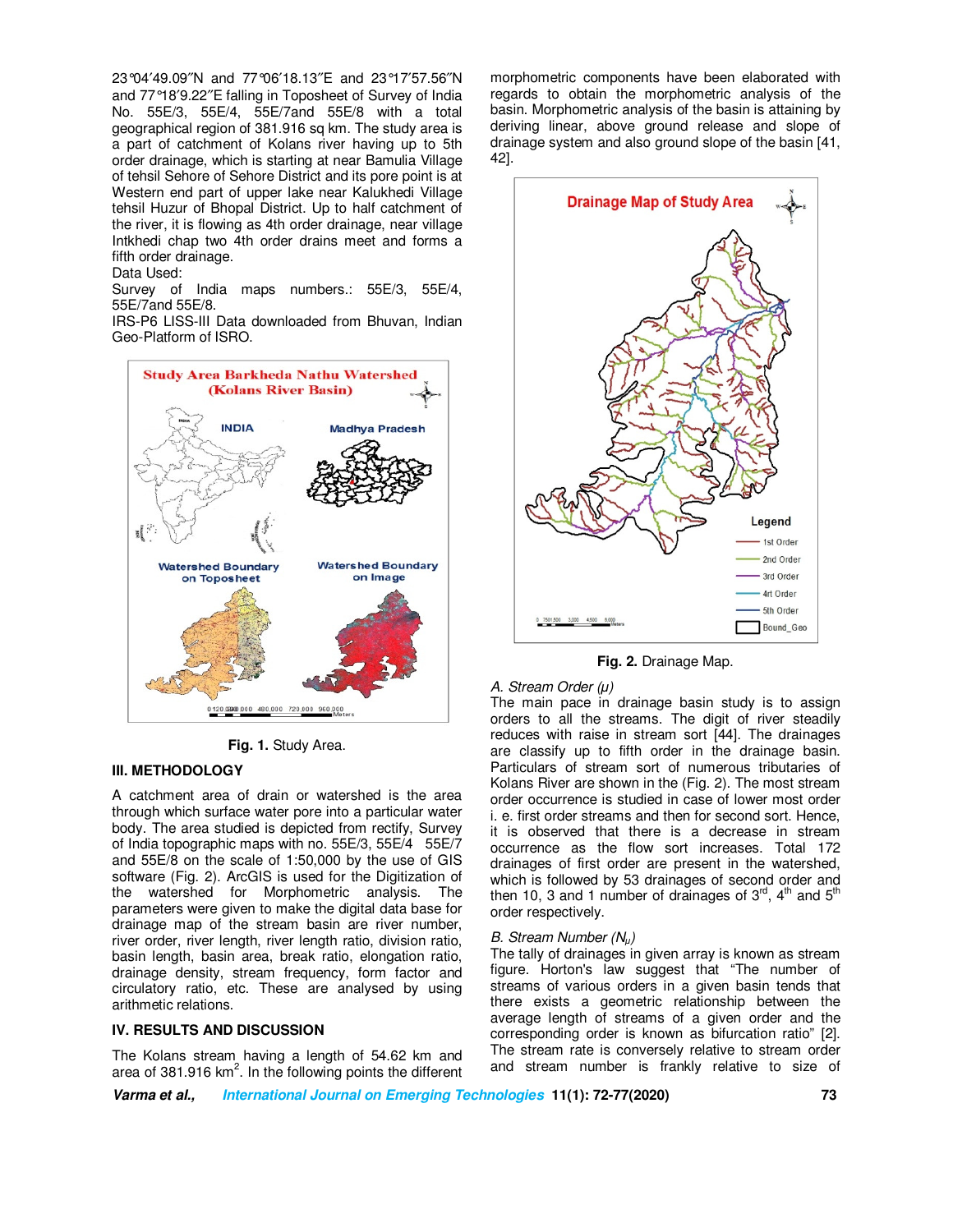contributing basin and to the channel measurement. Tributary numeral according to order is given in the (Table 1).

### **Table 1: Stream number as per stream order**.

| <b>Stream</b><br>Order (Nu) |     |    | Ш  |  |
|-----------------------------|-----|----|----|--|
| No. of Stream               | 70. | ΓO | 10 |  |

### *C. Stream Length (Lµ)*

It is the full length of drainages of each of the successive sort in the basin tends to estimate a straight geometric sequence in that first word is the regular length of the first order. Bedrock is of porous type then only slight figures of comparatively longer streams are created in a well sapped basin area. If the bed rock is less porous then large figure of smaller span of streams in the basin are developed. Stream length for basin area is calculated and given in the following table (Table 2).

#### **Table 2: Stream length as per drainage order.**

| <b>Stream Order</b>                     |        |        | Ш     |       |
|-----------------------------------------|--------|--------|-------|-------|
| <b>Stream length</b><br>$(Lu)$ ( $Km$ ) | 231.62 | 133.72 | 60.64 | 27.19 |

# *D. Mean Stream Length (Lsm)*

It shows the quantity of part of drainage system and its causative face [44].

For given study area mean stream span has been calculated by separating the total stream length of sort by the figure of Stream segment in the order (Table 3) and it is found that  $L_{\rm sm}$  varies from 1.35 Km to 10.8 Km for the region studied.

### *E. Stream Length Ratio (RL)*

Horton's law of stream length says that mean stream length section of each of the successive order of a basin tends to fairly accurate a direct geometric chain with stream rising higher sort of stream. The river length ratio has major significance with surface flow and release and erosion phase of the basin [2, 6]. For this study Stream Length Ratio is given Table 4.

### *F. Bifurcation Ratio (Rb)*

It is associated to the tributary outline of a drainage system and is explained as the proportion between the total numbers of drainages of one sort to that of the next upper order in a drainage basin (Table 4). The mean bifurcation ratio, is the average of *Rb* of all orders, is 3.345. This value of mean bifurcation ratio suggests the lithological heterogeneity, upper permeability and smaller structural command in the area.

### **Table 3: Mean Stream Length calculated for study area.**

| <b>Steam Order</b>                       |        |        | Ш      |        |        |
|------------------------------------------|--------|--------|--------|--------|--------|
| No. of stream                            | 172    | 53     | 10     |        |        |
| Stream length (Km)                       | 231.62 | 133.72 | 60.64  | 27.19  | 21.59  |
| <b>Cumulative, Stream</b><br>length (Km) | 231.62 | 365.34 | 425.98 | 453.17 | 474.76 |
| <b>Mean Stream</b><br>Length(Lsm)        | 1.35   | 2.52   | 6.06   | 9.06   | 10.8   |

## **Table 4: Bifurcation Ratio calculated for study area.**

| <b>Steam Order</b>                       |        |        | Ш      | ۷ı     |        |  |
|------------------------------------------|--------|--------|--------|--------|--------|--|
| No. of stream                            | 172    | 53     | 10     | 3      |        |  |
| Stream length (Km)                       | 231.62 | 133.72 | 60.64  | 27.19  | 21.59  |  |
| <b>Cumulative. Stream length</b><br>(Km) | 231.62 | 365.34 | 425.98 | 453.17 | 474.76 |  |
| <b>Mean Stream Length</b>                | 1.35   | 2.52   | 6.06   | 9.06   | 10.8   |  |
| <b>Bifurcation Ratio (Rb)</b>            | 3.25   | 5.3    | 3.33   | 1.5    |        |  |
| <b>Mean Bifurcation Ratio</b><br>(Rbm)   | 3.345  |        |        |        |        |  |
| <b>Stream Length Ratio (RL)</b>          |        | .87    | 2.4    | .5     | .19    |  |

### *G. Drainage Density (Dd)*

It is defined as the calculation of the whole stream span in a specified basin region to the whole region of the basin [44]. The quantity of drainage density is a useful numerical measure of landform direction and runoff probable [46, 47]. The *Dd* less than 2 shows extremely coarse Dt, between 2 and 4 as common Dt, between 4 and 6 as moderate Dt, between 6 and 8 as fine Dt and more than 8 as extremely fine drainage texture. For this study area Drainage Density is 1.24

It is calculated by following formula:

### $Dd = L\mu / A$

where,  $Dd = Drainage Density,  $Lu = Total Stream$$ Length of Order  $\mu$ , A is Area of the Basin (Km<sup>2</sup>).

# *H. Drainage Texture (Dt)*

It is defined as cumulative of result of drainage density and stream occurrence [47]. The drainage quality based upon several natural features such as weather, plants cover and density, earth type infiltration capability [48].

Drainage Texture Ratio for given study area is 1.28 which is calculated by given formula:

# $T = Nu/P$

where,  $T$  is Drainage Texture Ratio,  $N\mu = Total$  number of stream section of all order and P is Perimeter  $(Km^2)$ .

### *I. Stream Frequency (Fs)*

It is summation of all drainage segments of all orders per unit area. Fundamentally it depends upon the basin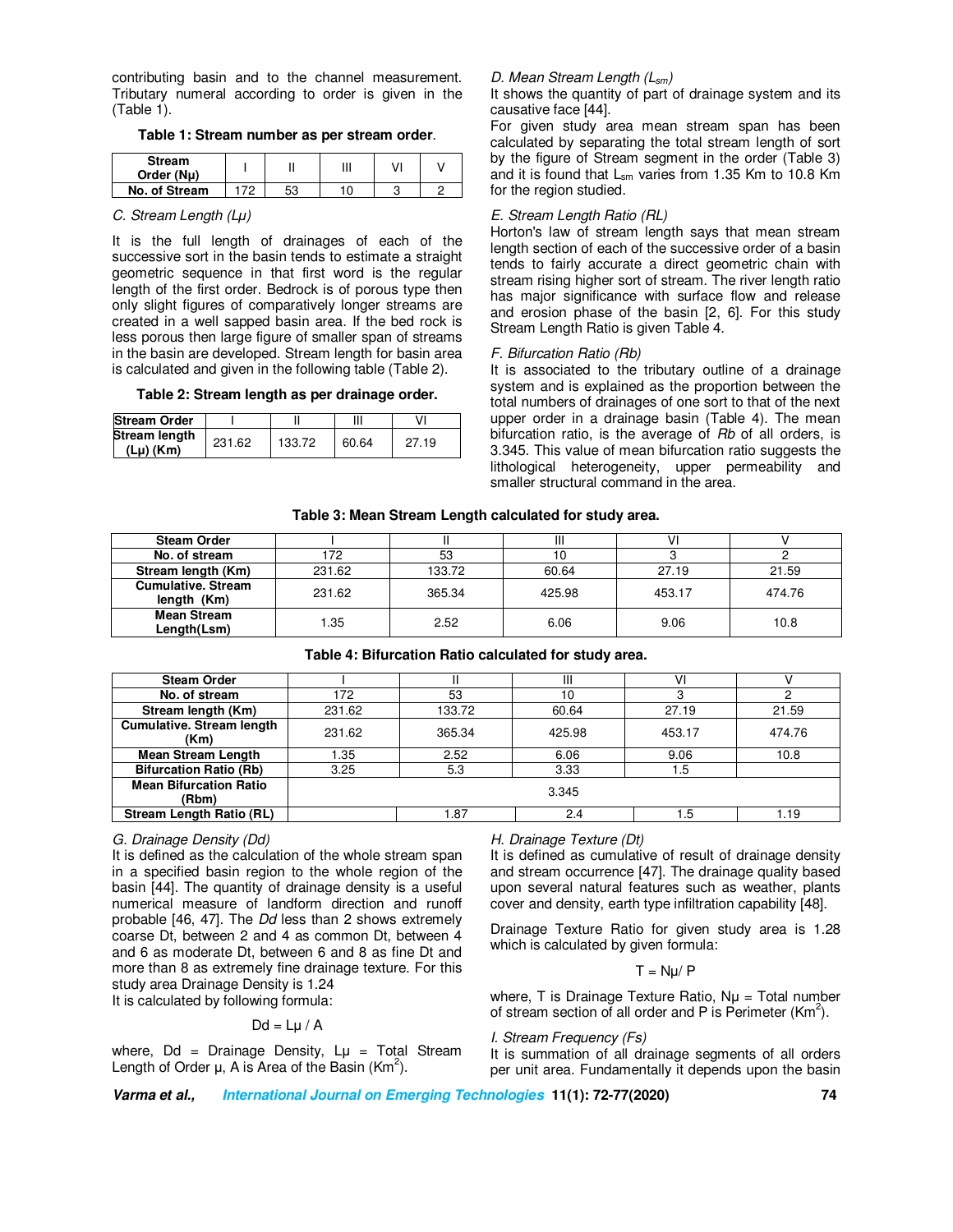lithology and indicates specific touch of the drainage system. Stream occurrence is density serves as a instrument in starting erosional process in service over an area; more exactly, in relation to stream guidelines and their individuality provides data that explain the sequence of relief development and amount of severity in region [8]. For this study area Stream Frequency is 0.63.

It can be calculated by following formula:

 $Fs = Nµ/A$ 

where is,  $Fs = Stream Frequency$ ,  $N\mu = Total number of$ Stream segment of all order and A is area of the basin  $(Km<sup>2</sup>)$ .

### *J. Elongation Ratio (Re)*

It is the proportion of a diameter of a circle has the same area equal to the basin to most basin length [49]. To obtain idea of the hydrological nature of drainage basin for calculation of basin form acting a very important part. It can calculate by following equation:

 $Re = 2(A/\pi)/Lb$ 

where is  $Re =$  Elongation Ratio, A is area of the basin  $(Km<sup>2</sup>)$  and Lb is Basin Length.

The value of Re for study area is found to be 3.56 indicates relatively high infiltration capacity and low runoff.

# *K. Circularity Ratio (Rc)*

It is the ratio of an area of basin and area of circle having identical circumference since the perimeter of region [8]. As per Miller, it is an important ratio that shows stage of drainage due to difference in the aspect and relief pattern of the catchment area [44]. Circularity relation of the watershed is 13.02. This indicates the old stage of the life cycle of the branch division. This can be calculated by the given formula:

# Rc = A\* π\*A/P2

where  $Rc =$  Circularity Ratio, A is area of the basin  $(Km<sup>2</sup>)$  and P is Perimeter (Km).

# **V. CONCLUSION**

Morphometric analysis of drainage system is precondition to any hydrological study. Therefore, it is said that resolve of stream network's behavior and their relation with one another is very important for many water resource studies. The study come across that GIS based methodology in assessment of drainage morphometric components at river basin level is more suitable and convenient than the usual methods. Methodology based on GIS encourages study of various morphometric components and to investigate the connection among the drainage morphometry and characteristics of lithology, landforms, soils and weathered lands. On the basis of drainage orders the watershed has been classified as fifth order basin. This study is very helpful for development of Ground water augmentation and watershed management.

The Study has come out with the results that Barkheda Nathu Watershed has the capacity to perform further stream network development and augmentation activities for watershed management plans, by which the capacity of water storage and ground and surface water uses can be enhanced.

# **REFERENCES**

[1]. Hajam, R. A., Hamid, A., & Bhat, S. (2013). Application of morphometric analysis for geohydrological studies using geo-spatial technology–a case study of Vishav Drainage Basin. *Hydrol Current Res*, *4*(3), 1-12.

[2]. Horton, R. E. (1945). Erosional development of streams and their drainage basins; hydrophysical approach to quantitative mor- phology*. Bull Geol Soc Am., 56*, 275-370.

[3]. Sapkale, J. B. (2013). Cross Sectional and Morphological Changes after a Flood in Bhogawati Channel of Kolhapur, Maharashtra. *Indian Geographical Quest*, *2*, 68-78.

[4]. Clarke, J. I. (1966). Morphometry from maps. Essays in geomorphology. *Heinmann, London*, 235-274. [5]. Agarwal, C. S. (1998). Study of drainage pattern through aerial data in Naugarh area of Varanasi district, UP. *Journal of the Indian Society of Remote Sensing*, *26*(4), 169-175.

[6]. Reddy, G. E., Maji, A. K. & Gajbhiye, K. S. (2002). "GIS for morphometric analysis of drainage basins. *GIS India, 11*(4), 9-14.

[7]. Mueller, J. E. (1968). An introduction to the hydraulic and topographic sinuosity indexes. *Annals of the Association of American Geographers*, *58*(2), 371-385.

[8]. Rai, P. K., Mohan, K., Mishra, S., Ahmad, A., & Mishra, V. N. (2014). A GIS-based approach in drainage morphometric analysis of Kanhar River Basin, India. *Applied Water Science*, *7*(1), 217-232.

[9]. Eze, E. B., & Efiong, J. (2010). Morphometric parameters of the Calabar river basin: Implication for hydrologic processes. *Journal of Geography and Geology*, *2*(1), 18-26.

[10]. Williams, P. W. (1972). Morphometric analysis of polygonal karst in New Guinea. *Geological Society of America Bulletin*, *83*(3), 761-796.

[11]. Mesa, L. M. (2006). Morphometric analysis of a subtropical Andean basin (Tucuman, Argentina). *Environmental Geology*, *50*(8), 1235-1242.

[12]. Lyew‐Ayee, P., Viles, H. A., & Tucker, G. E. (2007). The use of GIS‐based digital morphometric techniques in the study of cockpit karst. *Earth Surface Processes and Landforms*, *32*(2), 165-179.

[13]. Altın, T. B., & Altın, B. N. (2011). Development and morphometry of drainage network in volcanic terrain, Central Anatolia, Turkey. *Geomorphology*, *125*(4), 485- 503.

[14]. Buccolini, M., Coco, L., Cappadonia, C., & Rotigliano, E. (2012). Relationships between a new slope morphometric index and calanchi erosion in northern Sicily, Italy. *Geomorphology*, *149*, 41-48.

[15]. Vittala, S. S., Govindaiah, S., & Gowda, H. H. (2004). Morphometric analysis of sub-watersheds in the Pavagada area of Tumkur district, South India using remote sensing and GIS techniques. *Journal of the Indian Society of Remote Sensing*, *32*(4), 351-362.

[16]. Chopra, R., Dhiman, R. D., & Sharma, P. K. (2005). Morphometric analysis of sub-watersheds in Gurdaspur district, Punjab using remote sensing and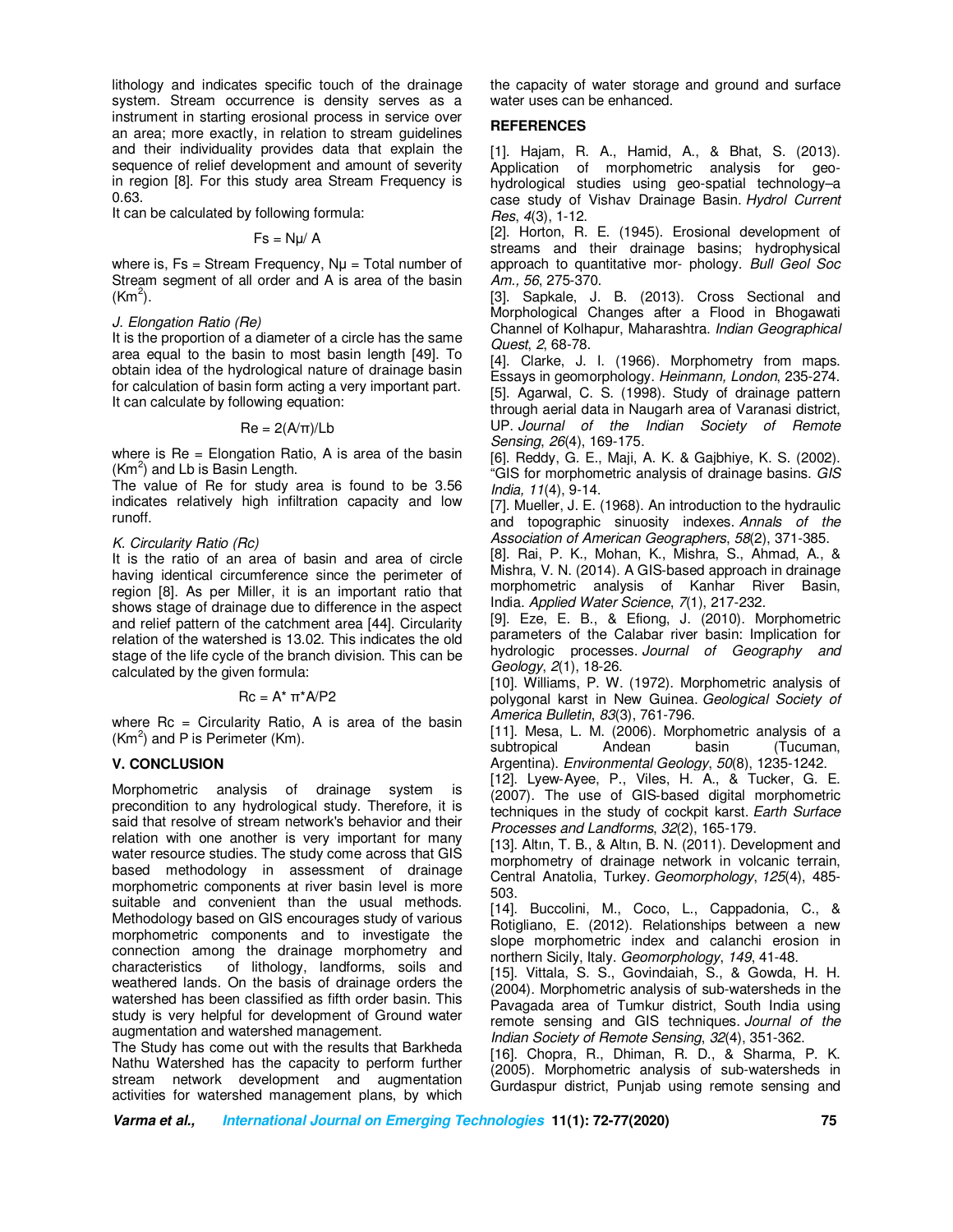GIS techniques. *Journal of the Indian Society of Remote Sensing*, *33*(4), 531-539.

[17]. Vijith, H., & Satheesh, R. (2006). GIS based morphometric analysis of two major upland subwatersheds of Meenachil river in Kerala. *Journal of the Indian Society of Remote Sensing*, *34*(2), 181-185.

[18]. Rudraiah, M., Govindaiah, S., & Vittala, S. S. (2008). Morphometry using remote sensing and GIS techniques in the sub-basins of Kagna river basin, Gulburga district, Karnataka, India. *Journal of the Indian society of remote sensing*, *36*(4), 351-360.

[19]. Bagyaraj, M., Gurugnanam, B., & Nagar, A. (2011). Significance of morphometry studies, soil characteristics, erosion phenomena and landform processes using remote sensing and GIS for Kodaikanal Hills, a global biodiversity hotpot in Western Ghats, Dindigul District, Tamil Nadu, South India. *Research Journal of Environmental and Earth Sciences*, *3*(3), 221- 233.

[20]. Malik, M. I., Bhat, M. S., & Kuchay, N. A. (2011). Watershed based drainage morphometric analysis of Lidder catchment in Kashmir valley using geographical information system. *Recent Research in Science and Technology*, *3*(4), 118-126.

[21]. Thomas, J., Joseph, S., Thrivikramji, K. P., & Abe, G. (2011). Morphometric analysis of the drainage system and its hydrological implications in the rain shadow regions, Kerala, India. *Journal of Geographical Sciences*, *21*(6), 1077-1088.

[22]. Magesh, N. S., Jitheshlal, K. V., Chandrasekar, N., & Jini, K. V. (2012). GIS based morphometric evaluation of Chimmini and Mupily watersheds, parts of Western Ghats, Thrissur District, Kerala, India. *Earth Science Informatics*, *5*(2), 111-121.

[23]. Singh, P., Thakur, J. K., & Singh, U. C. (2013). Morphometric analysis of Morar River Basin, Madhya Pradesh, India, using remote sensing and GIS techniques. *Environmental Earth Sciences*, *68*(7), 1967- 1977.

[24]. Pareta, K., & Pareta, U. (2012). Quantitative geomorphological analysis of a watershed of Ravi River Basin, HP India. *International journal of remote sensing and GIS*, *1*(1), 41-56.

[25]. Nag, S. K., & Chakraborty, S. (2003). Influence of rock types and structures in the development of drainage network in hard rock area. *Journal of the Indian Society of Remote Sensing*, *31*(1), 25-35.

[26]. Das, J. D., Shujat, Y., & Saraf, A. K. (2011). Spatial technologies in deriving the morphotectonic characteristics of tectonically active Western Tripura Region, Northeast India. *Journal of the Indian Society of Remote Sensing*, *39*(2), 249-258.

[27]. Bali, R., Agarwal, K. K., Ali, S. N., Rastogi, S. K., & Krishna, K. (2012). Drainage morphometry of Himalayan Glacio-fluvial basin, India: hydrologic and neotectonic implications. *Environmental Earth Sciences*, *66*(4), 1163-1174.

[28]. Demoulin, A. (2011). Basin and river profile morphometry: A new index with a high potential for relative dating of tectonic uplift. *Geomorphology*, *126*(1- 2), 97-107.

[29]. Sreedevi, P. D., Subrahmanyam, K., & Ahmed, S. (2005). The significance of morphometric analysis for obtaining groundwater potential zones in a structurally controlled terrain. *Environmental Geology*, *47*(3), 412- 420.

[30]. Narendra, K., & Rao, K. N. (2006). Morphometry of the Meghadrigedda watershed, Visakhapatnam district, Andhra Pradesh using GIS and Resourcesat data. *Journal of the Indian Society of Remote Sensing*, *34*(2), 101-110.

[31]. Avinash, K., Jayappa, K. S., & Deepika, B. (2011). Prioritization of sub-basins based on geomorphology and morphometricanalysis using remote sensing and geographic informationsystem (GIS) techniques. *Geocarto International*, *26*(7), 569-592.

[32]. Mishra, A., Dubey, D. P., & Tiwari, R. N. (2011). Morphometric analysis of Tons basin, Rewa District, Madhya Pradesh, based on watershed approach. *Earth Science India*, *4*(3), 171-180.

[33]. Jasmin, I., & Mallikarjuna, P. (2013). Morphometric analysis of Araniar river basin using remote sensing and geographical information system in the assessment of groundwater potential. *Arabian Journal of Geosciences*, *6*(10), 3683-3692.

[34]. Javed, A., Khanday, M. Y., & Rais, S. (2011). Watershed prioritization using morphometric and land use/land cover parameters: a remote sensing and GIS based approach. *Journal of the Geological Society of India*, *78*(1), 63-75.

[35]. Patton, P. C., & Baker, V. R. (1976). Morphometry and floods in small drainage basins subject to diverse<br>hydrogeomorphic controls. Water Resources hydrogeomorphic *Research*, *12*(5), 941-952.

[36]. Diakakis, M. (2011). A method for flood hazard mapping based on basin morphometry: application in two catchments in Greece. *Natural hazards*, *56*(3), 803- 814.

[37]. Wakode, H. B., Dutta, D., Desai, V. R., Baier, K., & Azzam, R. (2013). Morphometric analysis of the upper catchment of Kosi River using GIS techniques. *Arabian Journal of Geosciences*, *6*(2), 395-408.

[38]. Romshoo, S. A., Bhat, S. A., & Rashid, I. (2012). Geoinformatics for assessing the morphometric control on hydrological response at watershed scale in the Upper Indus Basin. *Journal of Earth System Science*, *121*(3), 659-686.

[39]. Chorley, R. J., Schumm, S. A. & Sugden D. E. (1984). Geomorphology. *Methuen, London*, *122*(5), 575- 576.

[40]. Strahler, A. N. (1957). Quantitative analysis of watershed geomorphology. *Trans Am Geophys Union*, *38*, 913– 920.

[41]. Magesh, N. S., Jitheshlal, K. V., Chandrasekar, N., & Jini, K. V. (2012). GIS based morphometric evaluation of Chimmini and Mupily watersheds, parts of Western Ghats, Thrissur District, Kerala, India. *Earth Science Informatics*, *5*(2), 111-121.

[42]. Nautiyal, M. D. (1994). Morphometric analysis of a drainage basin using aerial photographs: A case study of Khairkuli basin, district Dehradun, UP. *Journal of the Indian Society of Remote Sensing*, *22*(4), 251-261.

[43]. Kramm, T., & Hoffmeister, D. (2019). A relief dependent evaluation of digital elevation models on different scales for northern Chile. *ISPRS International Journal of Geo-Information*, *8*(10), 1-25.

[44]. Strahler, A. N. (1964). Part II. Quantitative geomorphology of drainage basins and channel